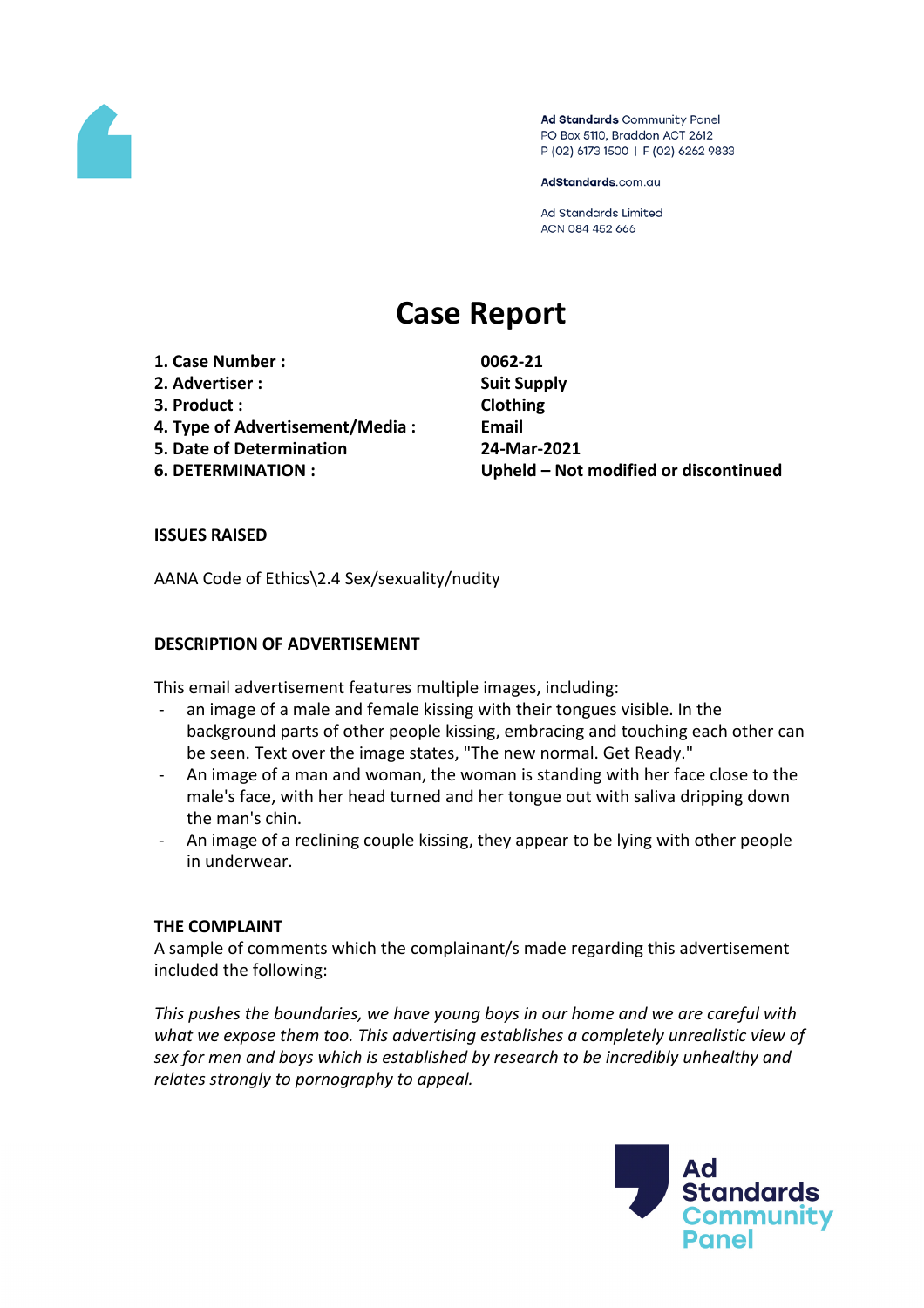

# **THE ADVERTISER'S RESPONSE**

Comments which the advertiser made in response to the complainant/s regarding this advertisement include the following:

*Advertiser did not provide a response.*

# **THE DETERMINATION**

The Ad Standards Community Panel (the Panel) considered whether this advertisement breaches Section 2 of the AANA Code of Ethics (the Code).

The Panel noted the complainant's concern that the advertisement uses explicit images mimicking group sex.

The Panel viewed the advertisement and noted the advertiser did not respond.

**Section 2.4: Advertising or Marketing Communications shall treat sex, sexuality and nudity with sensitivity to the relevant audience.**

The Panel noted the Practice Note for the Code states:

*"Overtly sexual depictions where the depiction is not relevant to the product or service being advertised are likely to offend Prevailing Community Standards and be unacceptable.*

*"Although not exhaustive, the following may be considered to be overtly sexual:*

*• Poses suggestive of sexual position: parting of legs, hand placed on or near genitals in a manner which draws attention to the region;*

*• People depicted in sheer lingerie or clothing where a large amount of buttocks, female breasts, pubic mound or genital regions can be seen; The use of paraphernalia such as whips and handcuffs, particularly in combination with images of people in lingerie, undressed or in poses suggestive of sexual position;*

*• Suggestive undressing, such as pulling down a bra strap or underpants; or*

*• Interaction between two or more people which is highly suggestive of sexualised activity."*

## **Does the advertisement contain sex?**

The Panel considered whether the advertisement contained sex. The Panel noted the definition of sex in the Practice Note is "sexual intercourse; person or persons engaged in sexually stimulating behaviour".

## Image One

The Panel noted that the image show multiple people lying with the main couple and that the main couple are kissing. The Panel noted that one of the background people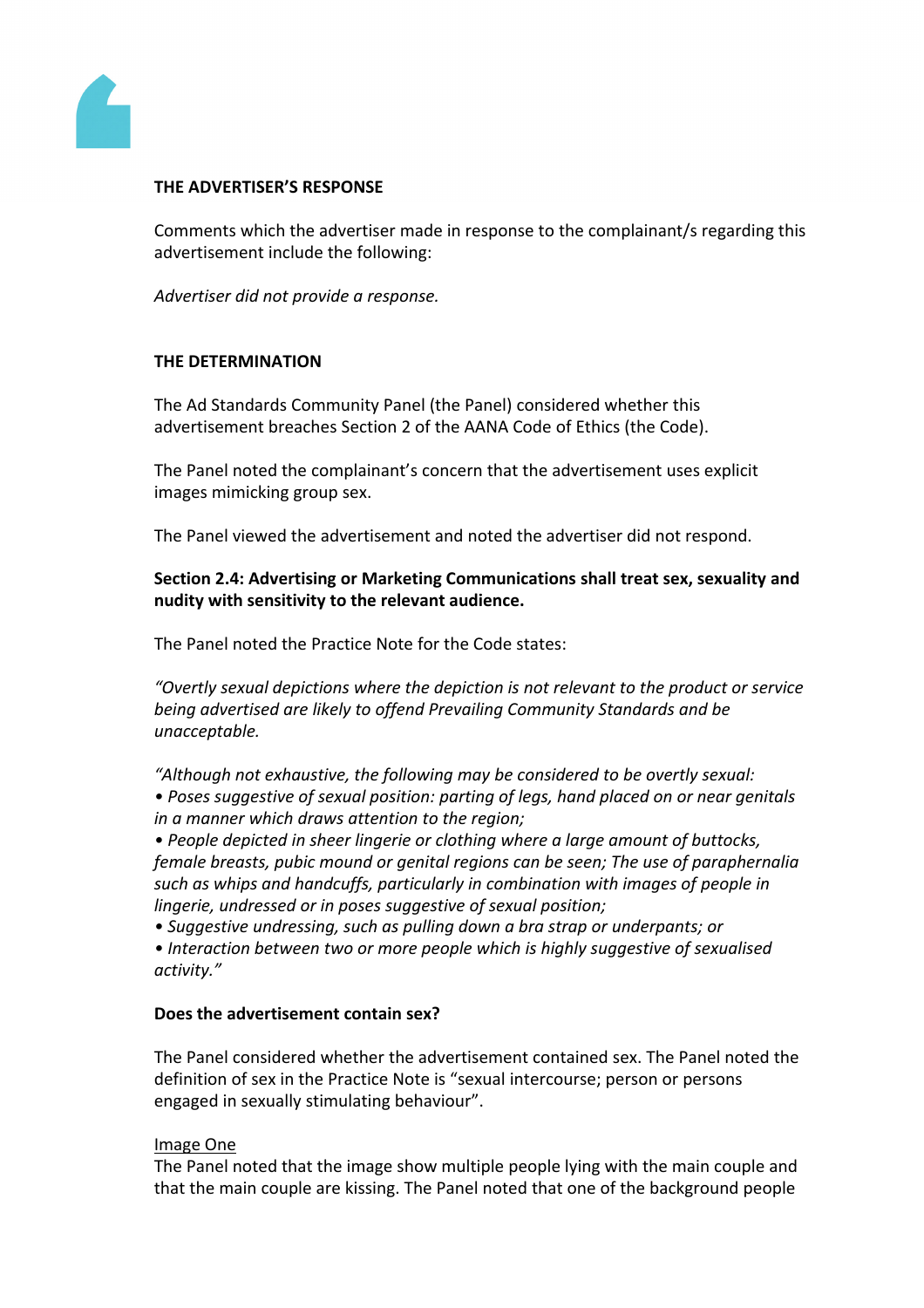

appears to be placing their hand on a woman's breast. The Panel considered that this is a depiction of sexually stimulating or suggestive behaviour and that the image did contain sex.

## Image Two

The Panel noted that the images show a couple kissing in a sexualised manner and considered that the graphic representation of kissing was a depiction of sexually stimulating or suggestive behaviour and that the image did contain sex.

## Image Three

The Panel noted that the image show multiple people lying with the main couple and that the main couple are kissing. The Panel considered that this is a depiction of sexually stimulating or suggestive behaviour and that the images did contain sex.

## **Does the advertisement contain sexuality?**

The Panel noted the definition of sexuality in the Practice Note is "the capacity to experience and express sexual desire; the recognition or emphasis of sexual matters".

#### Image One

For the same reasons described above, the Panel considered that the advertisement did contain sexuality.

#### Image Two

For the same reasons described above, the Panel considered that the advertisement did contain sexuality.

#### Image Three

For the same reasons described above, the Panel considered that the advertisement did contain sexuality.

## **Does the advertisement contain nudity?**

The Panel noted that the definition of nudity in the Practice Note is "the depiction of a person without clothing or covering; partial or suggested nudity may also be considered nudity".

## Image One

The Panel noted that the main man in the advertisement is wearing a suit, however the woman is in underwear. The Panel noted that the people surrounding the main couple are also in underwear. The Panel considered that the advertisement did contain partial nudity.

#### Image Two

The Panel noted that the main man in the advertisement is wearing a suit, however the woman is in underwear. The Panel noted that the shape of the woman's nipple is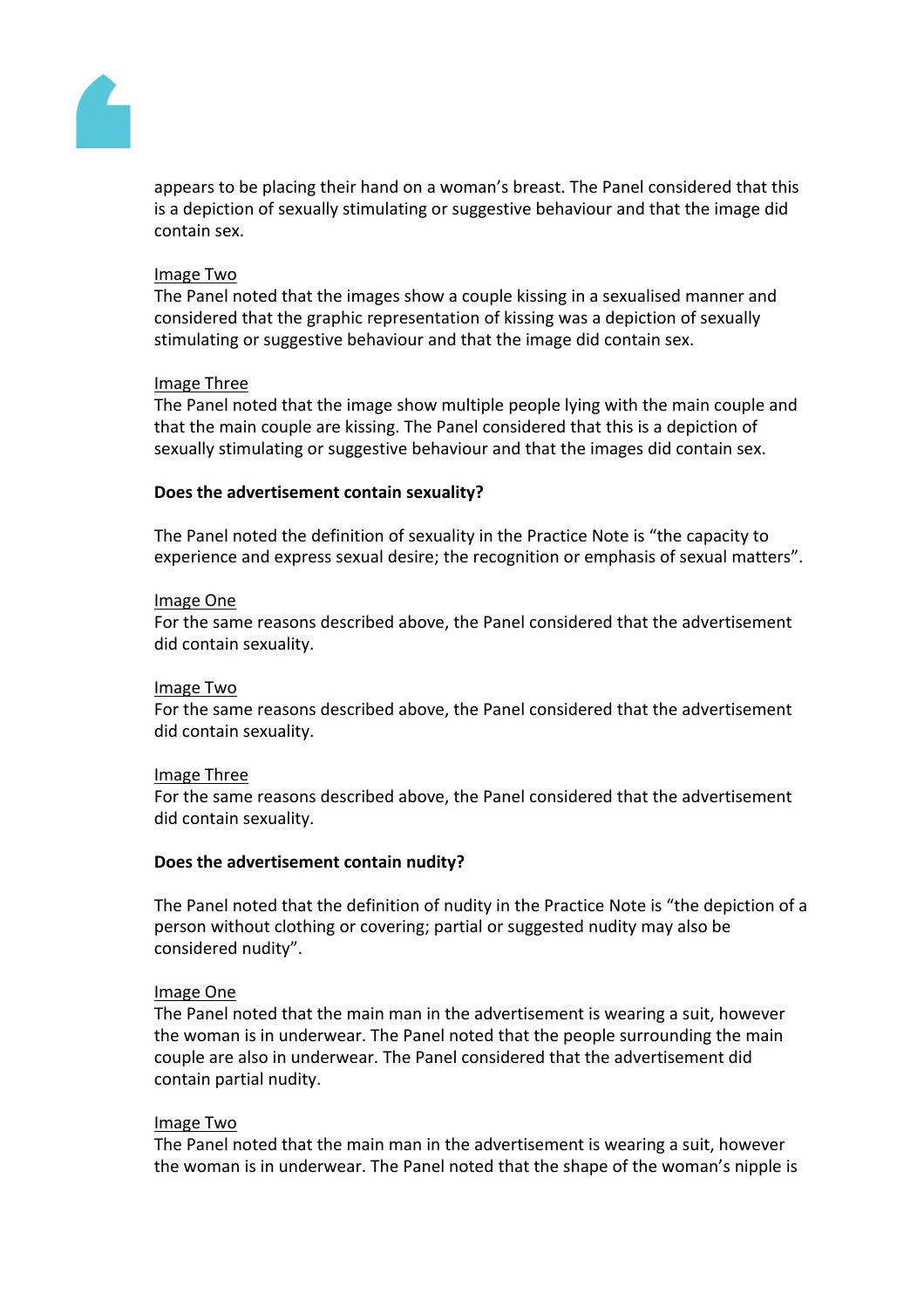

visible through her underwear. The Panel considered that the advertisement did contain partial nudity.

## Image Three

The Panel noted that the main man in the advertisement is wearing a suit, however the woman is in underwear. The Panel noted that the people surrounding the main couple are also in underwear. The Panel considered that the advertisement did contain partial nudity.

# **Is the issues of sexuality and nudity treated with sensitivity to the relevant audience?**

The Panel noted that the definition of sensitivity in the Practice Note is "understanding and awareness to the needs and emotions of others".

The Panel considered that the requirement to consider whether sexual suggestion is 'sensitive to the relevant audience' requires them to consider who the relevant audience is and to have an understanding of how they might react to or feel about the advertisement.

The Panel noted that this advertisement was emailed to consumers. The Panel considered it likely that the mailing list would include people that had purchased from the store before or who had subscribed to the advertiser's marketing material. The Panel considered that the audience would be adult.

The Panel considered that many adults would not expect to see images that appear to show partly naked people embracing, and noted that the first and third images contained more than two people. The Panel considered that the overall impression of the first and third images was a depiction which was suggestive of group sex, and that the second image was suggestive of sex.

The Panel considered that most members of the community would find depictions of group sex to be inappropriate and confronting when opening their emails, and would find these images confronting and not sufficiently relevant to the product.

The Panel considered that the nudity and sexualised poses in the images were overtly sexual and not relevant to the promotion of the product.

The Panel considered that, in accordance with the Practice Note, this overtly sexual image is not relevant to advertising a suit store and does offend Prevailing Community Standards and is unacceptable.

## **Section 2.4 Conclusion**

The Panel determined that the advertisement did not treat sex, sexuality and nudity with sensitivity to the relevant online audience and did breach Section 2.4 of the Code.